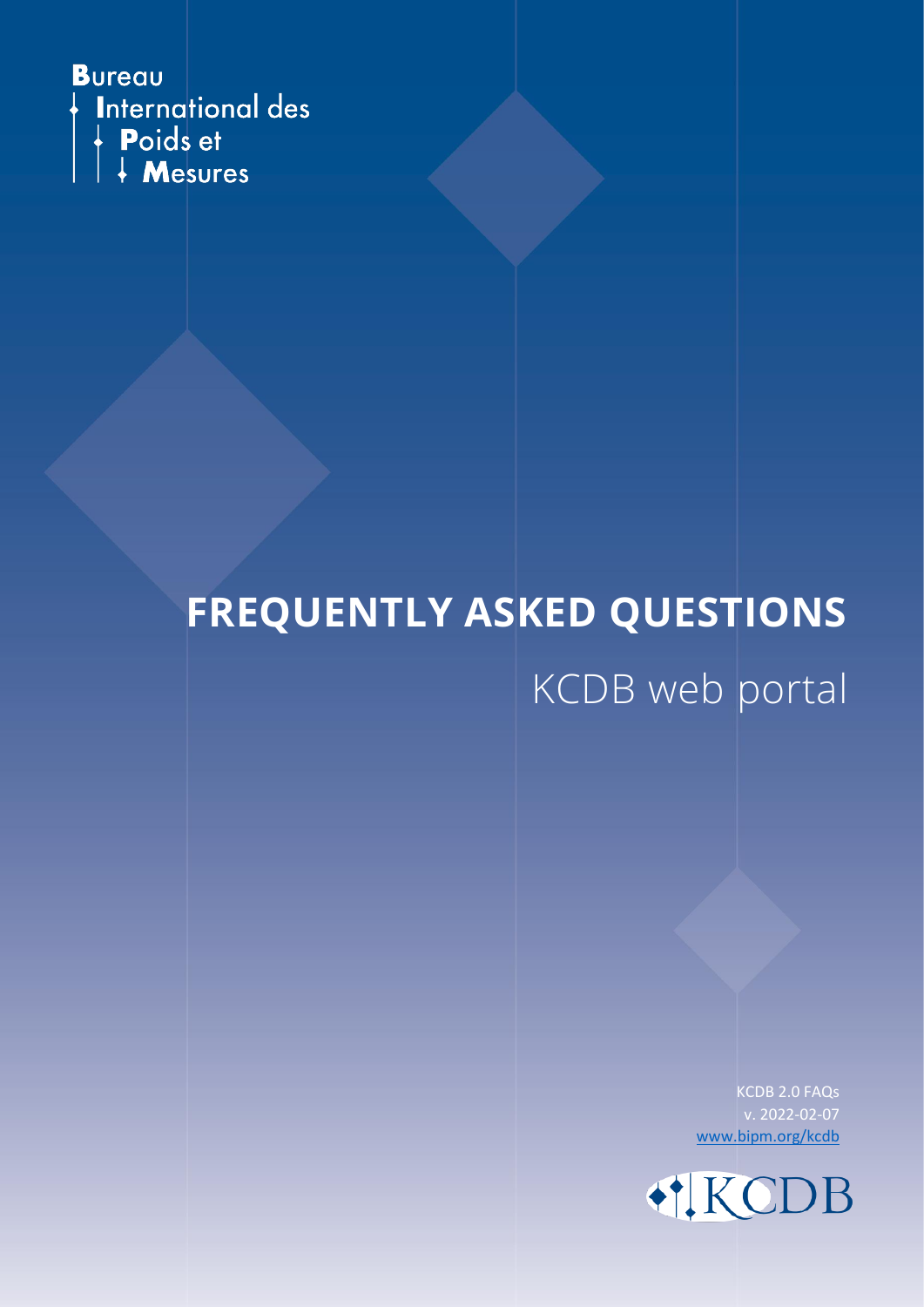# <span id="page-1-0"></span>**FREQUENTLY ASKED QUESTIONS ON THE KCDB**

# **Contents**

| 1            |  |                                                                              |  |  |
|--------------|--|------------------------------------------------------------------------------|--|--|
|              |  |                                                                              |  |  |
|              |  | 1.2 How do I write or convert a quantity based equation? 3                   |  |  |
|              |  | 1.3 How do I update my CMCs and equations to become quantity based? 3        |  |  |
| $\mathbf{2}$ |  |                                                                              |  |  |
|              |  | 2.1 How do I submit CMCs for which no JCRB review is requested?4             |  |  |
|              |  |                                                                              |  |  |
|              |  | 2.3 Should I import or use the CMC form when creating new CMCs 5             |  |  |
|              |  | 2.4 How do I submit a CMC that cannot be reviewed within my institute?  6    |  |  |
| 3            |  |                                                                              |  |  |
|              |  | 3.1 How do I treat CMCs for which no JCRB review is requested? 7             |  |  |
|              |  |                                                                              |  |  |
|              |  | 3.3 I can see strange e-mail addresses in the user account back Office which |  |  |
| 4            |  |                                                                              |  |  |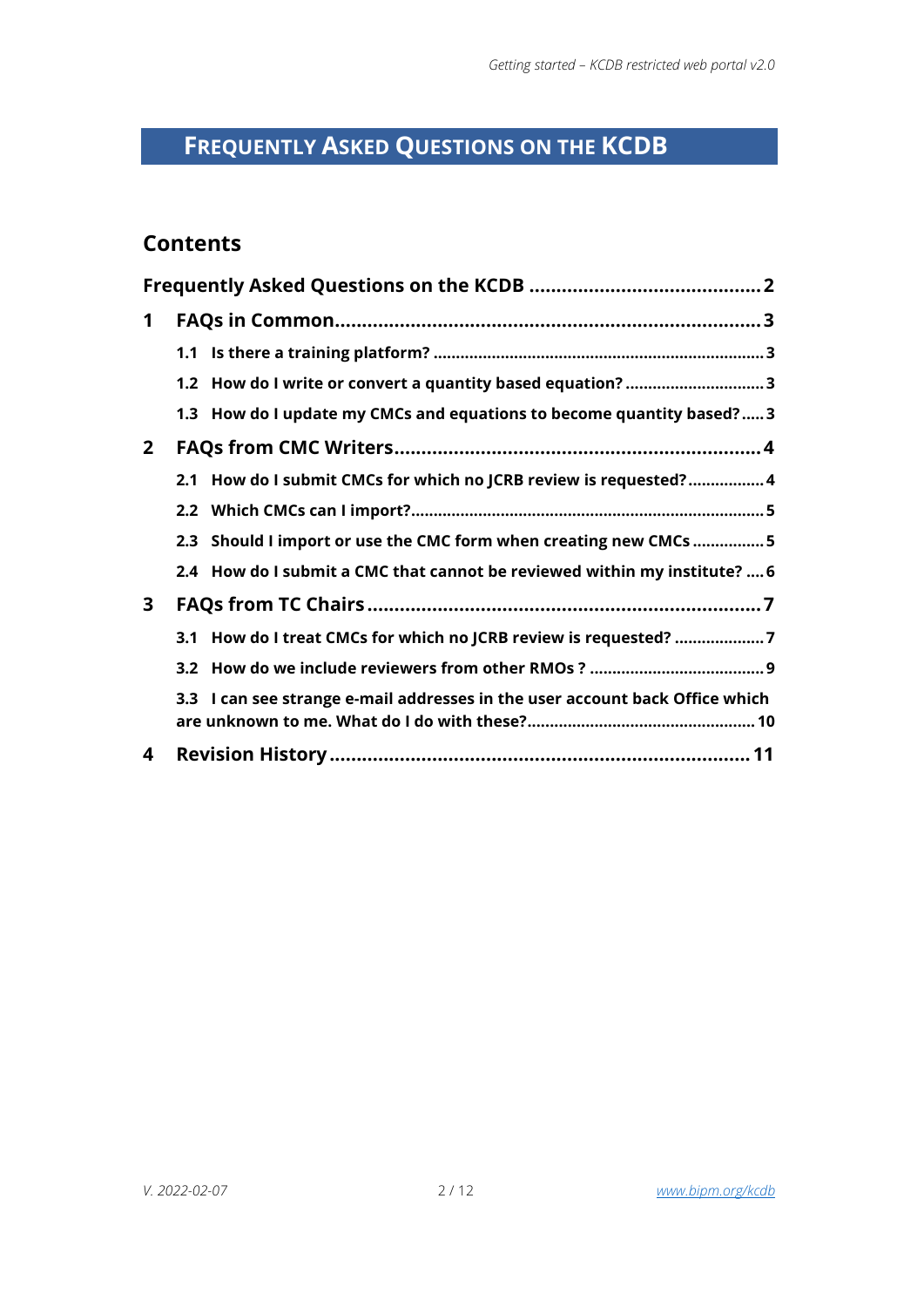# <span id="page-2-0"></span>**1 FAQS IN COMMON**

#### <span id="page-2-1"></span>**1.1 IS THERE A TRAINING PLATFORM?**

**QUESTION** Is there a website where I can practice writing and reviewing CMCs but which has no consequences for the official database?

**ANSWER** A separate web platform dedicated to this kind of testing is accessible on [https://kcdb-cbkt.bipm.org:8443/kcdb/.](https://kcdb-cbkt.bipm.org:8443/kcdb/) To get a user account for this, please contact your TC Chair for information.

No e-mail notifications are issued from the training platform.

#### <span id="page-2-2"></span>**1.2 HOW DO I WRITE OR CONVERT A QUANTITY BASED EQUATION?**

A short guide on how to write quantity based equations is given in [https://www.bipm.org/documents/20126/43908835/Conversion\\_of\\_equations\\_KCDB.pdf](https://www.bipm.org/documents/20126/43908835/Conversion_of_equations_KCDB.pdf/af008f2a-973c-a7b5-5048-db32b6758f44?t=1644242046046) [/af008f2a-973c-a7b5-5048-db32b6758f44?t=1644242046046](https://www.bipm.org/documents/20126/43908835/Conversion_of_equations_KCDB.pdf/af008f2a-973c-a7b5-5048-db32b6758f44?t=1644242046046).

## <span id="page-2-3"></span>**1.3 HOW DO I UPDATE MY CMCS AND EQUATIONS TO BECOME QUANTITY BASED?**

A short guide and scheme on how to revise equations to become quantity based is given in https://www.bipm.org/documents/20126/43908835/Transformation\_to\_quantity\_based [equation\\_format-instructions.pdf/df37b6bf-9ec7-22e9-9715](https://www.bipm.org/documents/20126/43908835/Transformation_to_quantity_based_equation_format-instructions.pdf/df37b6bf-9ec7-22e9-9715-ded8c6bc1d32?t=1644242048302) [ded8c6bc1d32?t=1644242048302.](https://www.bipm.org/documents/20126/43908835/Transformation_to_quantity_based_equation_format-instructions.pdf/df37b6bf-9ec7-22e9-9715-ded8c6bc1d32?t=1644242048302)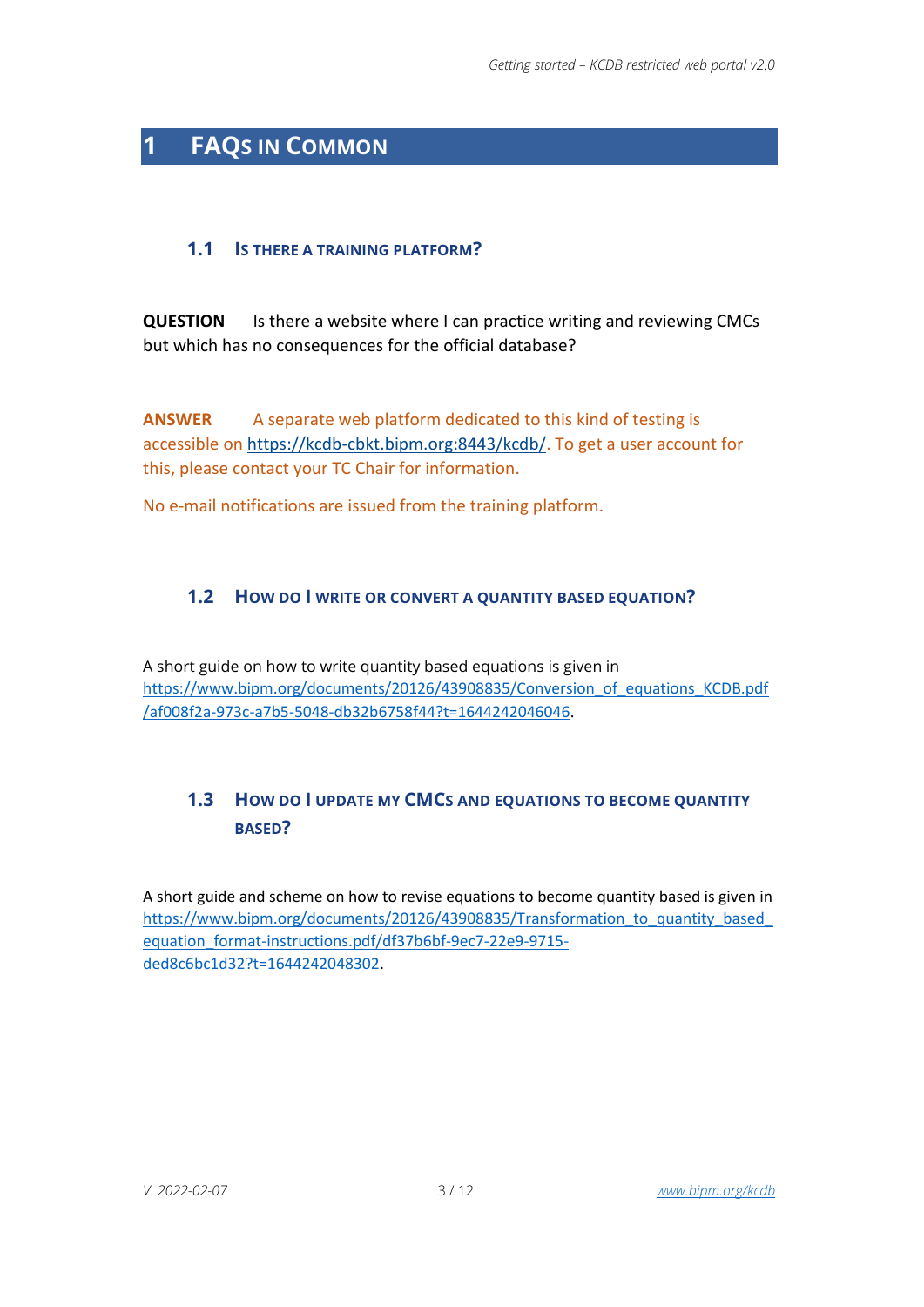# <span id="page-3-0"></span>**2 FAQS FROM CMC WRITERS**

#### <span id="page-3-1"></span>**2.1 HOW DO I SUBMIT CMCS FOR WHICH NO JCRB REVIEW IS REQUESTED?**

**QUESTION** How do I submit CMCs where no JCRB review is required, i.e. when only having editorial changes, increased uncertainties or reduced ranges?

**ANSWER** The writer makes the changes. He/she describes these using the review comment tool and submits the CMCs to the TC Chair.

The TC Chair makes sure that no JCRB review is needed and submits the CMCs to the KCDB Office.

The KCDB office then places the CMCs on-line.

A detailed description is given below.

1. The eligible **CMC Writer** logs in with the credentials provided in the registering process and makes the editorial changes to their CMC(s):

a. Login

b. Click CMCs  $\rightarrow$  My CMCs  $\rightarrow$  Institute CMCs

 c. Select the CMC to modify and activate the "modify" in the far right column to enter the CMC form.

 d. Make the required changes in the form. Please notice that text must be added to all fields marked with a red "\*". As this case is for an editorial modification, this should be indicated in the "Information to reviewer" fields. Please describe the modification that has been made.

 e. It is mandatory to tick the checkbox "I confirm that I am authorized by my institute to submit this CMC for review, and that supporting evidence of the RMO approval of the Quality System is provided".

f. Submit the CMC by clicking the button "SUBMIT".

2. When notified, the **TC-Chair** checks the individual changes: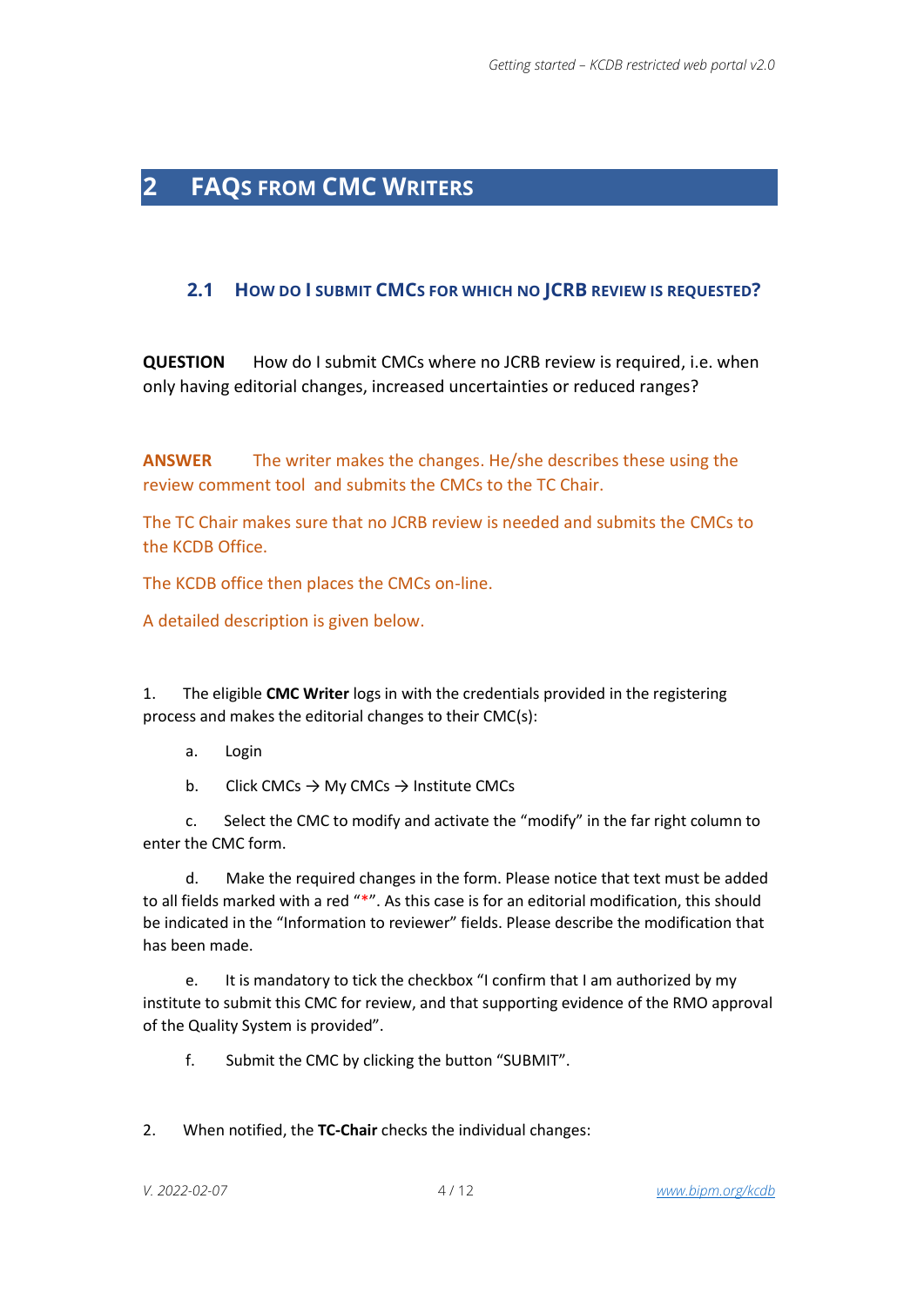a. Log in as TC-Chair

b. Choose CMCs  $\rightarrow$  My RMO space  $\rightarrow$  CMC without reviewer

 c. Verify the changes. As these changes should only be editorial, increased uncertainties or reduced ranges, an action in the right column is not required. Submit the CMCs directly to the KCDB Office by ticking the select boxes for the CMCs and click the button "SUBMIT TO THE KCDB".

3. The **KCDB Office** will carry out final editorial checks before publishing the CMCs on the open website.

More information on the KCDB can be found at [https://www.bipm.org/en/about-us/kcdb](https://www.bipm.org/en/about-us/kcdb-help.html)[help.html](https://www.bipm.org/en/about-us/kcdb-help.html)

## <span id="page-4-0"></span>**2.2 WHICH CMCS CAN I IMPORT?**

**QUESTION** I am a CMC Writer and I wish to I import CMCs using an Excel file containing new or modified CMCs I want to submit. Do I need to include all CMCs of my metrology area or only the CMCs concerned?

**ANSWER** When importing CMCs, only the CMCs that are new or that are modified should be included.

Further, only new and modified CMCs can be imported. CMCs to be deleted, greyed out or reinstated must be treated on the web platform.

## <span id="page-4-1"></span>**2.3 SHOULD I IMPORT OR USE THE CMC FORM WHEN CREATING NEW CMCS**

**QUESTION** Our institute will submit CMCs for the first time. Should I import CMC via an Excel file or use the interactive web form?

**ANSWER** When writing new CMCs it is recommended to use the interactive web which will impose the requested format. If this seems long – for example if you have many similar CMCs to insert – you may do the following: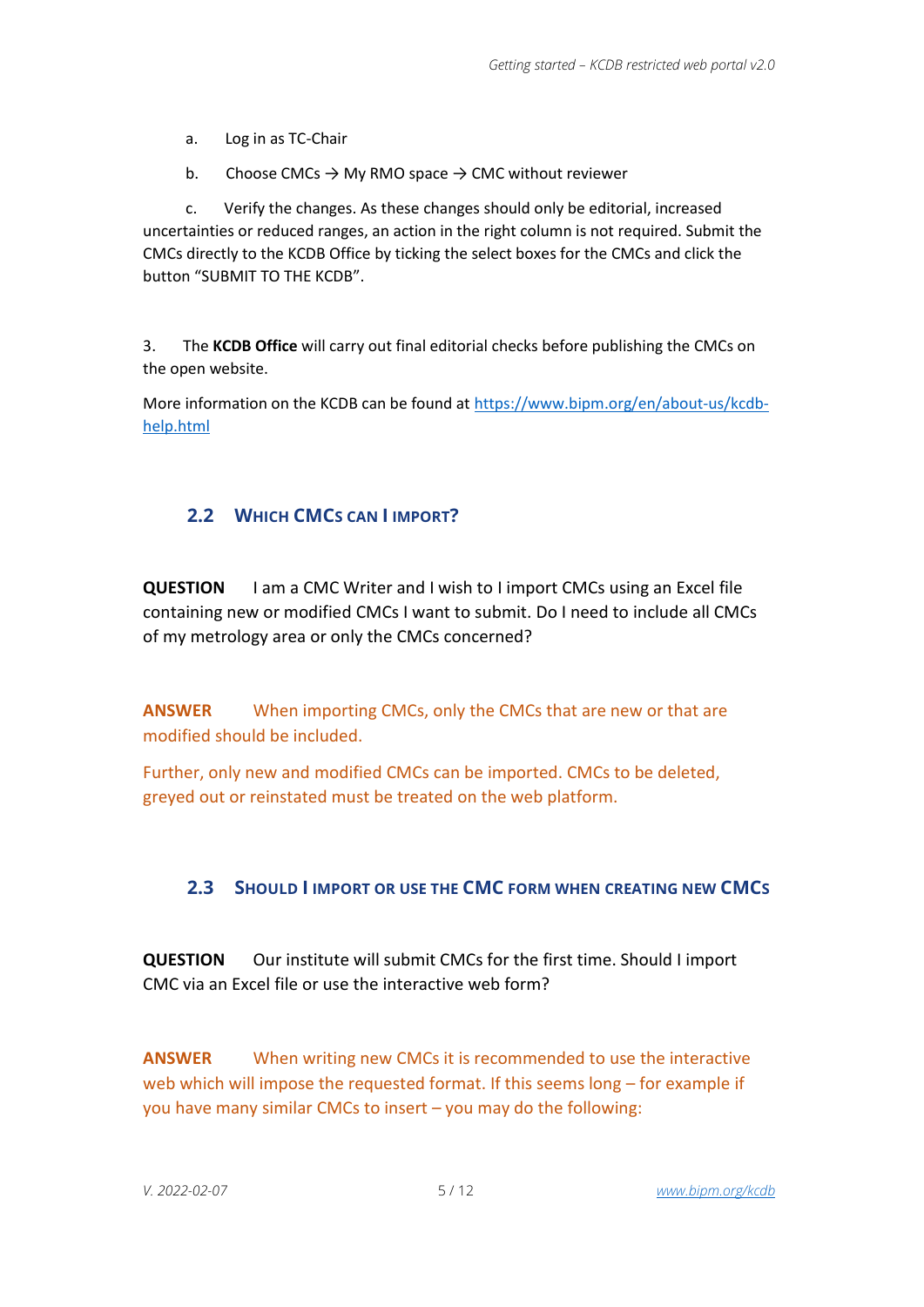- Write a CMC using the interactive web platform and SAVE. The CMC should be saved in DRAFT status.
- Export the DRAFT CMC to an Excel file.
- Now use the exported CMC as a template how to complete the other CMCs to create a file for import. Still, many data types such as branch indication and units must be indicated in the same format as set by the platform.
- You have also pre-formatted importation templates that can be downloaded from the platform.

## <span id="page-5-0"></span>**2.4 HOW DO I SUBMIT A CMC THAT CANNOT BE REVIEWED WITHIN MY INSTITUTE?**

This note desccribes how to act when expertise from and external RMO is needed during the intra-RMO review.

#### **Before taking any action, contact your TC Chair for further information.**

This may happen when an RMO has a provisional status or when there are not enough members within the same RMO with the requested expertise.

#### **Actors:**

**Writer** CMC Writer from an institute in RMO-A **TC Chair A** The TC Chair, within a metrology area, of RMO-A needing added expertise **TC Chair B** The TC Chair, from the same metrology area, of RMO-B that can offer added expertise

**TC Chairs from the other RMOs** in the same metrology area

- 1. **Writer** from RMO-A drafts and SAVE the CMCs in DRAFT form on the KCDB platform. The CMC **Writer** updates and SAVE these CMCs according to the most recent feedback during the Excel-based review, *but do not submit these updates through the platform until stage 10.*
- 2. **Writer** EXPORT the CMCs from the screen "My CMCs" to an Excel file and sends it by e-mail to the TC Chair A.
- 3. The **TC Chair A** organizes an e-mail-distributed, Excel-file based intra-RMO review according to the procedures agreed within RMO-A, when applicable.
- 4. The CMC **Writer** updates and SAVE the Draft CMC on the KCDB platform as needed.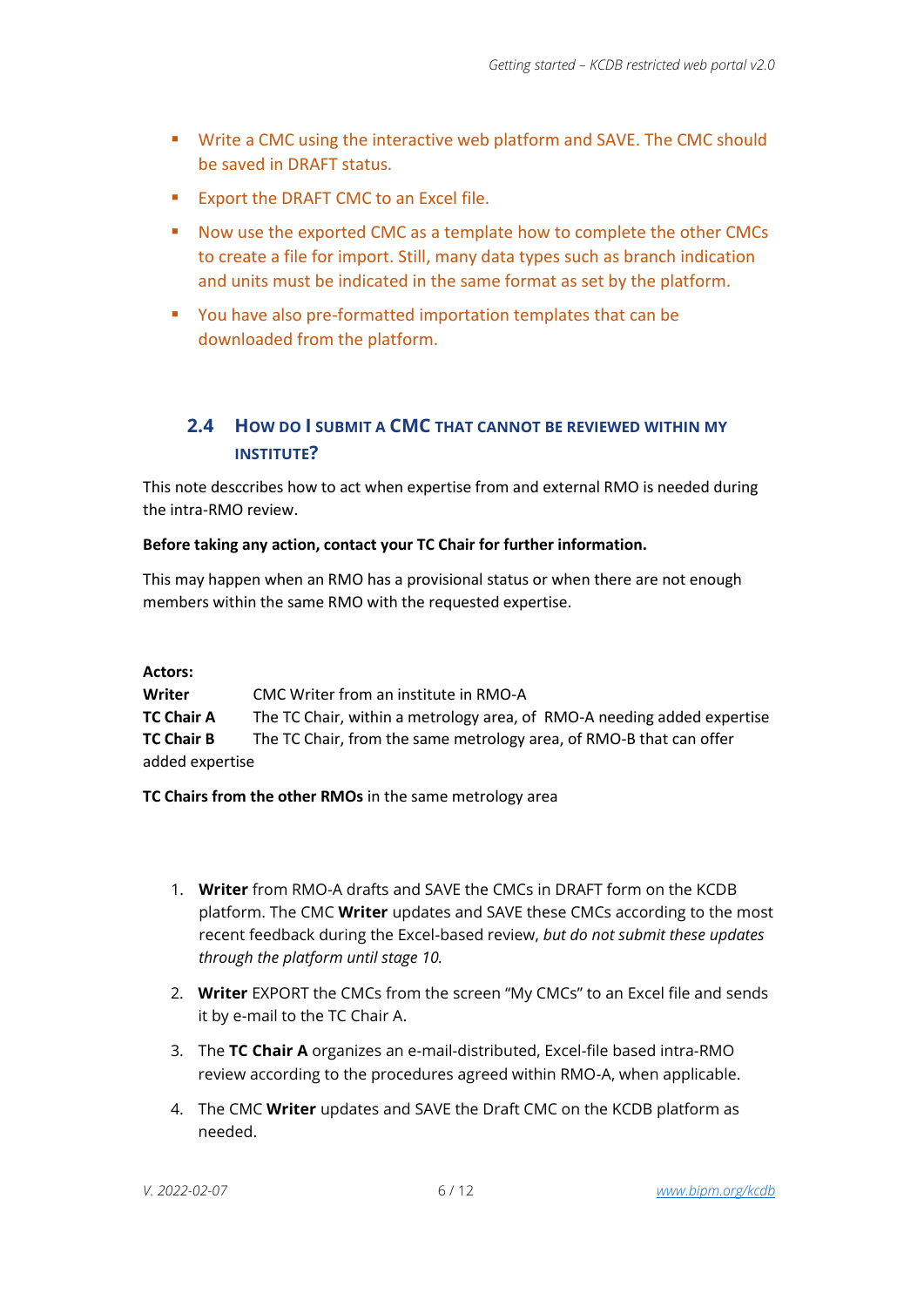- 5. The CMC **Writer** EXPORT and sends the file in an email to the TC Chair A.
- 6. When satisfied with the CMC, the **TC Chair A** sends the Excel-file in an e-mail to TC Chair B according to agreed procedures.
- 7. The **TC Chair B** organizes an e-mail-distributed, Excel-file based intra-RMO review of the CMCs according to its own rules within RMO-B.
- 8. The CMC **Writer** updates the CMCs according to the feedback received from **TC Chair B** and SAVE the Draft CMC on the KCDB platform (keeping TC Chair A informed as agreed). At the end of the review process, the CMC **Writer** EXPORT and sends the file to the TC Chair B Chair.
- 9. When satisfied, the **TC Chair B** returns the excel-file to the CMC Writer, cc: the TC Chair A, informing that the RMO-B review has been conducted with satisfactory results and that the CMCs are ready to be submitted to the JCRB RMO review.
- 10. The CMC **Writer** SUBMIT the updated CMCs to TC Chair A on the KCDB platform following ordinary KCDB procedures.
- 11. The **TC Chair A** SUBMIT the CMCs to the JCRB Review on the KCDB web platform as signed off from RMO-B. At the same time, the **TC Chair A** sends an e-mail to the JCRB Executive secretary to inform of the CMC IDs that have been submitted.
- 12. **TC Chairs from the other RMOs** conduct the JCRB RMO review following ordinary KCDB procedures.
- 14. **TC Chair B** will indicate "Will review" and directly approve all submitted CMCs from RMO-A that already have been reviewed.

# <span id="page-6-0"></span>**3 FAQS FROM TC CHAIRS**

#### <span id="page-6-1"></span>**3.1 HOW DO I TREAT CMCS FOR WHICH NO JCRB REVIEW IS REQUESTED?**

**QUESTION** If an institute submits CMCs for which no JCRB review is required, i.e. editorial changes, increased uncertainties, reduced ranges, how do I treat these?

**ANSWER** The writer makes the changes. He/she describes these using the review comment tool and submits the CMCs to the TC Chair.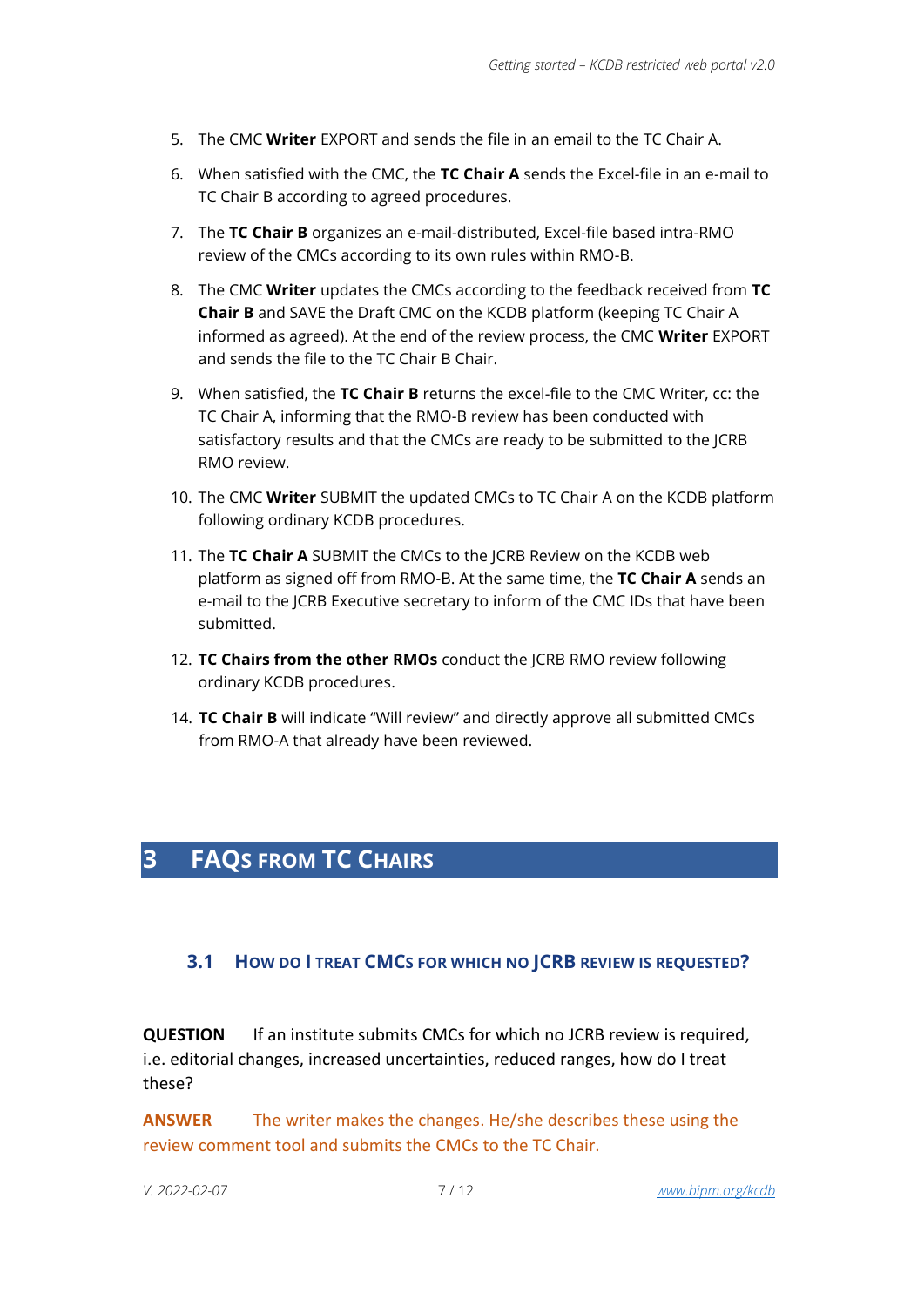The TC Chair makes sure that no JCRB review is needed and submits the CMCs directly to the KCDB Office (and not to the JCRB).

The KCDB office then places the CMCs on-line.

A detailed description is given below.

1. The eligible **CMC Writer** logs in with the credentials provided in the registering process and makes the editorial changes to their CMC(s):

- a. Login
- b. Click CMCs  $\rightarrow$  My CMCs  $\rightarrow$  Institute CMCs

 c. Select the CMC to modify and activate the "modify" in the far right column to enter the CMC form.

 d. Make the required changes in the form. Please notice that text must be added to all fields marked with a red "\*". As this case is for an editorial modification, this should be indicated in the "Information to reviewer" fields. Please describe the modification that has been made.

 e. It is mandatory to tick the checkbox "I confirm that I am authorized by my institute to submit this CMC for review, and that supporting evidence of the RMO approval of the Quality System is provided".

- f. Submit the CMC by clicking the button "SUBMIT".
- 2. When notified, the **TC-Chair** checks the individual changes:
	- a. Log in as TC-Chair
	- b. Choose CMCs  $\rightarrow$  My RMO space  $\rightarrow$  CMC without reviewer

 c. Verify the changes. As these changes should only be editorial, increased uncertainties or reduced ranges, an action in the right column is not required. Submit the CMCs directly to the KCDB Office by ticking the select boxes for the CMCs and click the button "SUBMIT TO THE KCDB".

3. The **KCDB Office** will carry out final editorial checks before publishing the CMCs on the open website.

More information on the KCDB can be found at [https://www.bipm.org/en/about-us/kcdb](https://www.bipm.org/en/about-us/kcdb-help.html)[help.html](https://www.bipm.org/en/about-us/kcdb-help.html)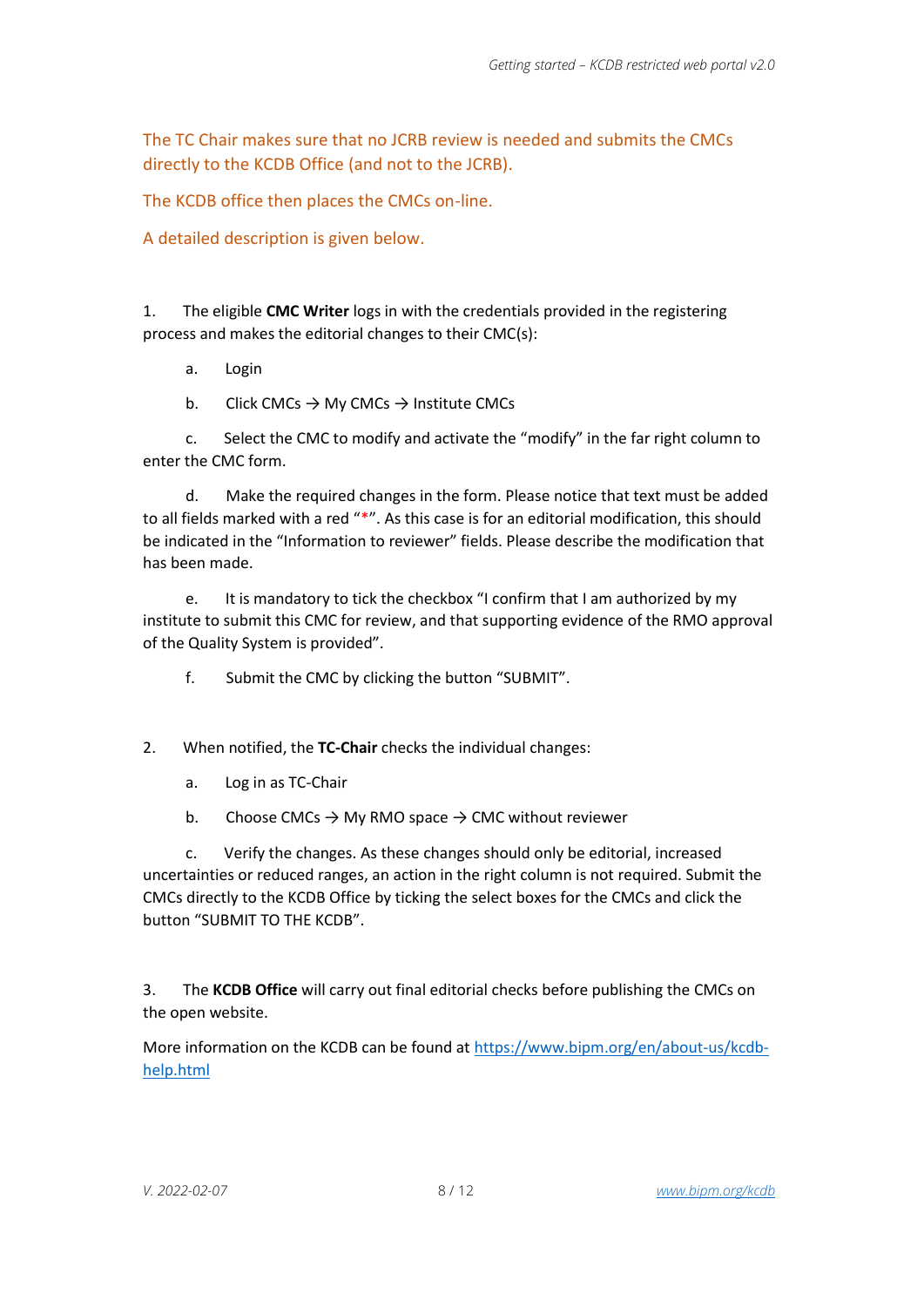#### <span id="page-8-0"></span>**3.2 HOW DO WE INCLUDE REVIEWERS FROM OTHER RMOS ?**

This note desccribes how to act when expertise from and external RMO is needed during the intra-RMO review.

This may happen when an RMO has a provisional status or when there are not enough members within the same RMO with the requested expertise.

#### **Actors:**

**Writer** CMC Writer from an institute in RMO-A **TC Chair A** The TC Chair, within a metrology area, of RMO-A needing added expertise **TC Chair B** The TC Chair, from the same metrology area, of RMO-B that can offer added expertise

**TC Chairs from the other RMOs** in the same metrology area

- 1. **Writer** from RMO-A drafts and SAVE the CMCs in DRAFT form on the KCDB platform. The CMC **Writer** updates and SAVE these CMCs according to the most recent feedback during the Excel-based review, *but do not submit these updates through the platform until stage 10.*
- 2. **Writer** EXPORT the CMCs from the screen "My CMCs" to an Excel file and sends it by e-mail to the TC Chair A.
- 3. The **TC Chair A** organizes an e-mail-distributed, Excel-file based intra-RMO review according to the procedures agreed within RMO-A, when applicable.
- 4. The CMC **Writer** updates and SAVE the Draft CMC on the KCDB platform as needed.
- 5. The CMC **Writer** EXPORT and sends the file in an email to the TC Chair A.
- 6. When satisfied with the CMC, the **TC Chair A** sends the Excel-file in an e-mail to TC Chair B according to agreed procedures.
- 7. The **TC Chair B** organizes an e-mail-distributed, Excel-file based intra-RMO review of the CMCs according to its own rules within RMO-B.
- 8. The CMC **Writer** updates the CMCs according to the feedback received from **TC Chair B** and SAVE the Draft CMC on the KCDB platform (keeping TC Chair A informed as agreed). At the end of the review process, the CMC **Writer** EXPORT and sends the file to the TC Chair B Chair.
- 9. When satisfied, the **TC Chair B** returns the excel-file to the CMC Writer, cc: the TC Chair A, informing that the RMO-B review has been conducted with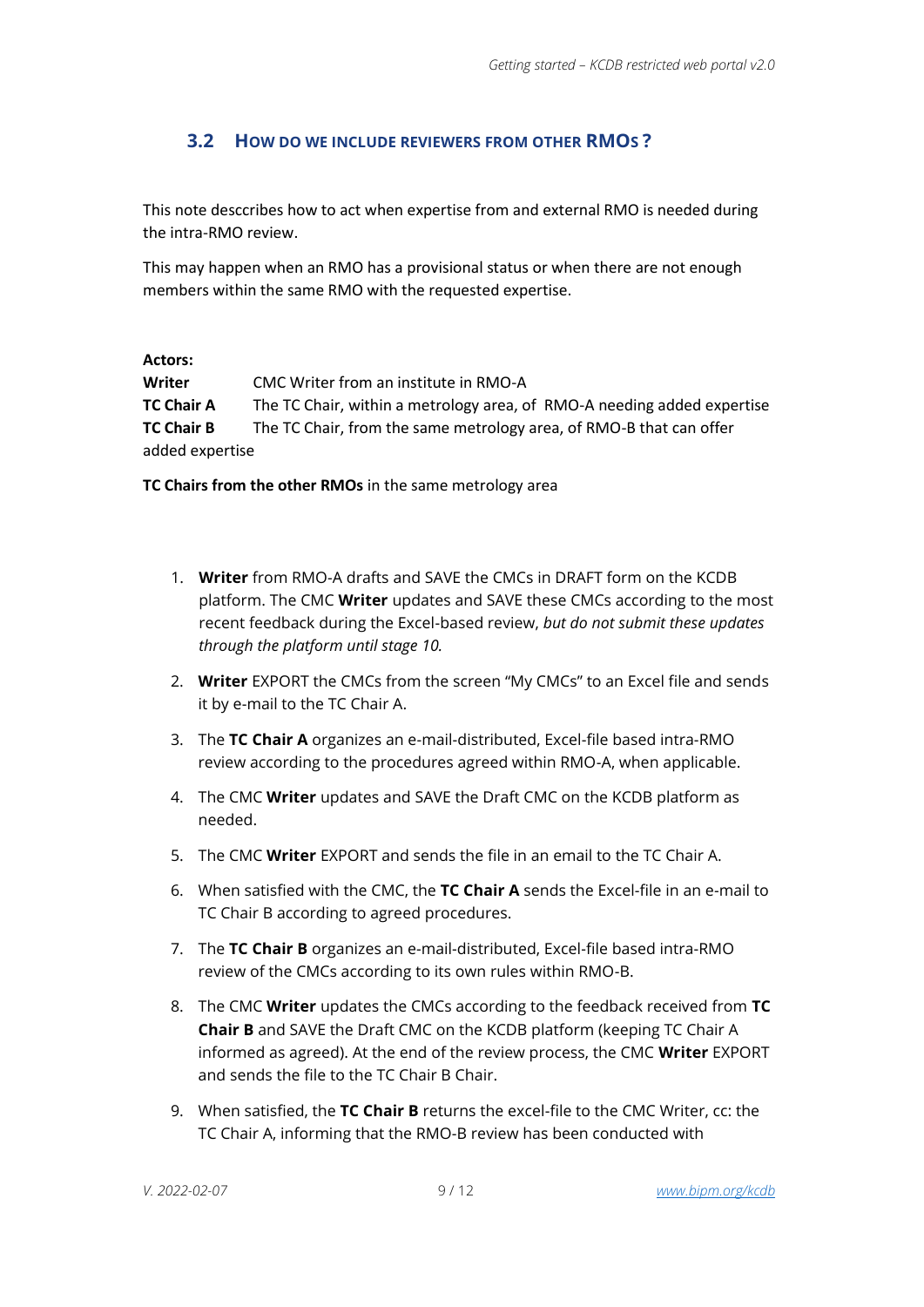satisfactory results and that the CMCs are ready to be submitted to the JCRB RMO review.

- 10. The CMC **Writer** SUBMIT the updated CMCs to TC Chair A on the KCDB platform following ordinary KCDB procedures.
- 11. The **TC Chair A** SUBMIT the CMCs to the JCRB Review on the KCDB web platform as signed off from RMO-B. At the same time, the **TC Chair A** sends an e-mail to the JCRB Executive secretary to inform of the CMC IDs that have been submitted.
- 12. **TC Chairs from the other RMOs** conduct the JCRB RMO review following ordinary KCDB procedures.
- 15. **TC Chair B** will indicate "Will review" and directly approve all submitted CMCs from RMO-A that already have been reviewed.

## <span id="page-9-0"></span>**3.3 I CAN SEE STRANGE E-MAIL ADDRESSES IN THE USER ACCOUNT BACK OFFICE WHICH ARE UNKNOWN TO ME. WHAT DO I DO WITH THESE?**

**QUESTION** I am a TC Chair and have noticed in my Back Office for user accounts that there are for example user accounts for writers and institutes with the e-mail address extension "kcdb.fr". Should I delete these?

**ANSWER** These generic writer accounts were initially created for the migration of data from the former to the present database.

These accounts should preferably not be deleted, being used by the KCDB Office.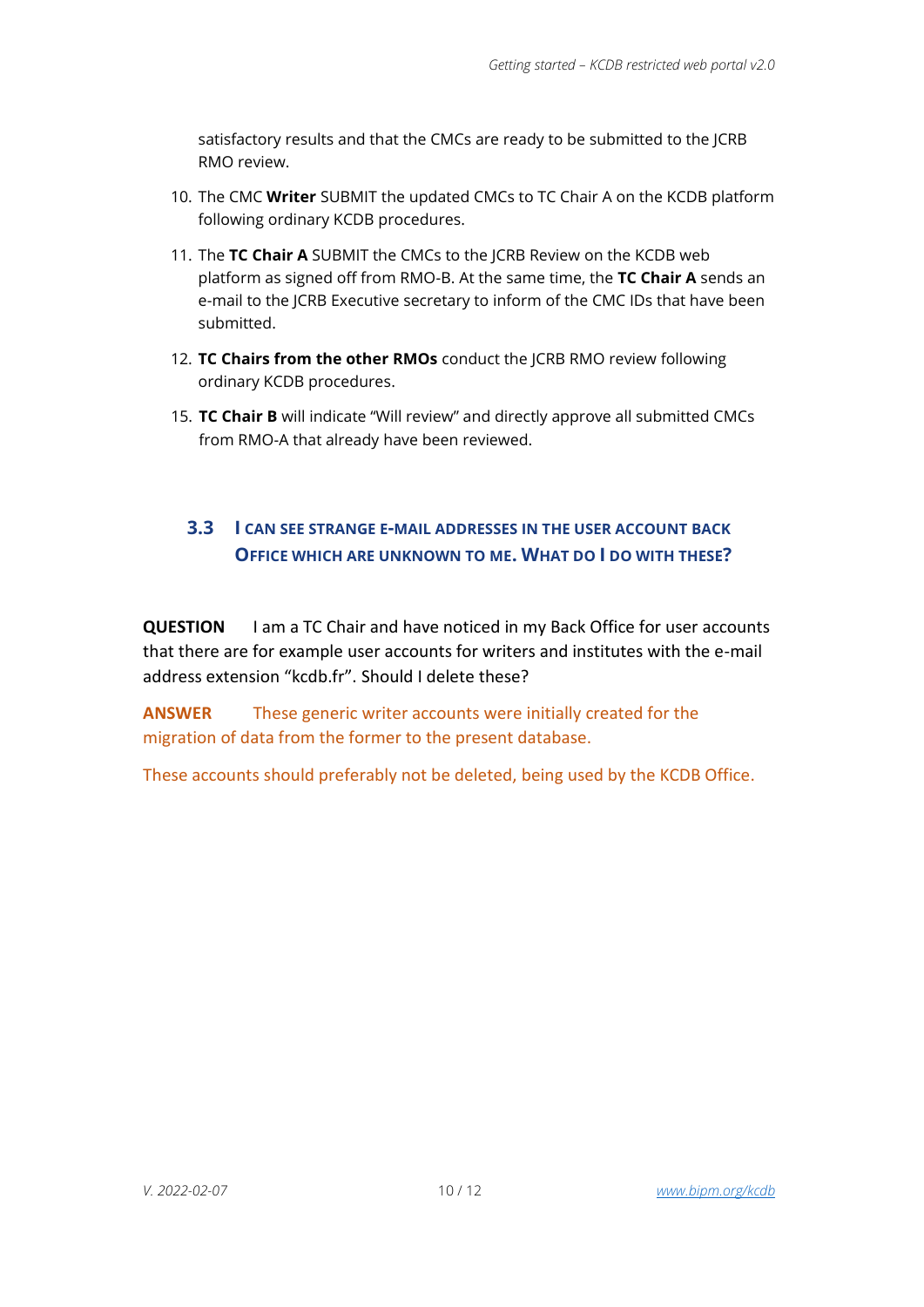# <span id="page-10-0"></span>**4 REVISION HISTORY**

| <b>Version</b> | <b>Modification</b>            |
|----------------|--------------------------------|
| 2021-10-28     | First version of compiled FAQs |
| 2022-02-07     | <b>Updated links</b>           |
|                |                                |
|                |                                |
|                |                                |
|                |                                |
|                |                                |
|                |                                |